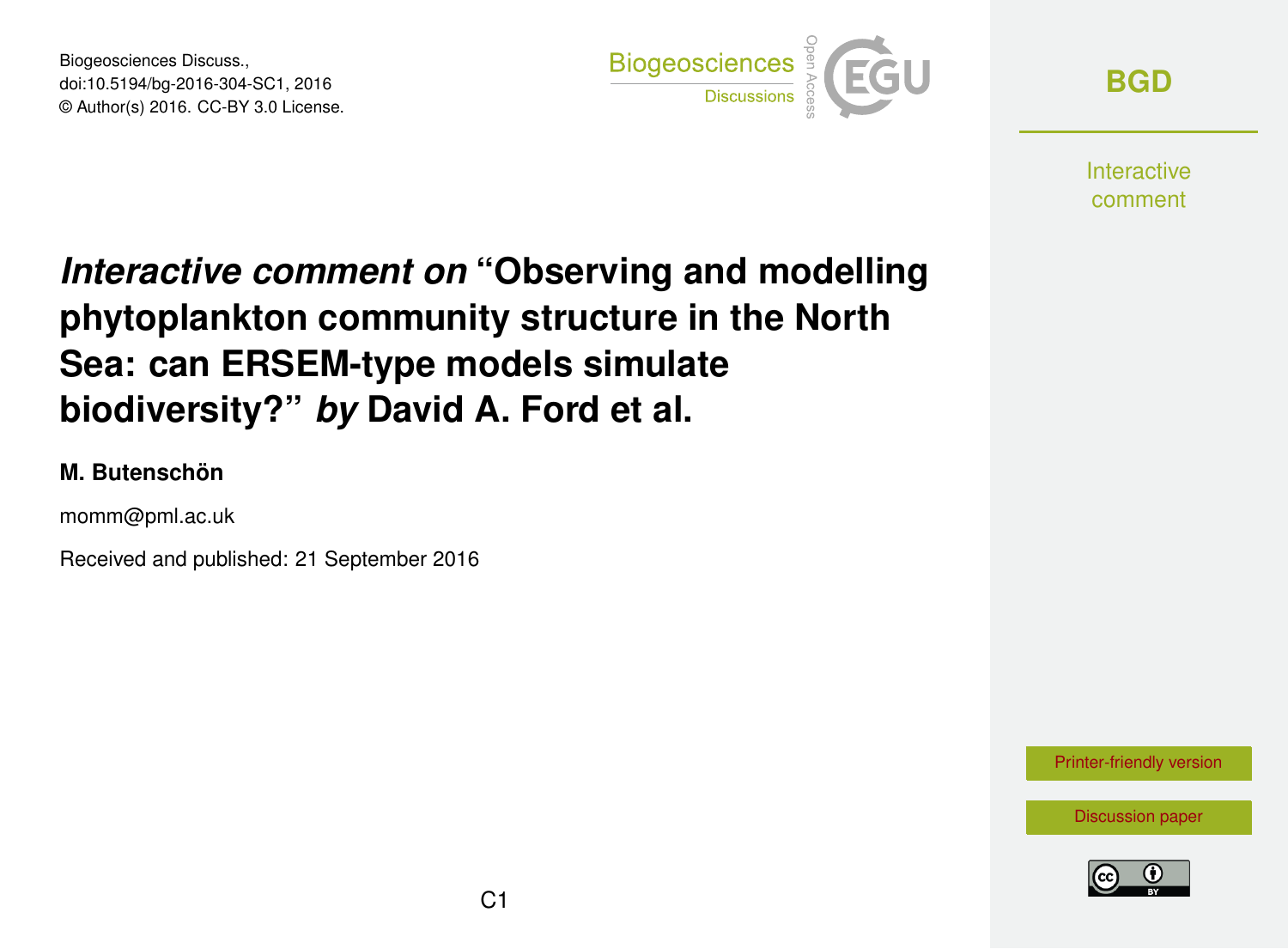Comment to Ford et al. "Observing and modelling phytoplankton community structure in the North Sea: can ERSEM-type models simulate biodiversity?", Biogeoscience-discussion, 2016

This work adresses an import aspect of marine ecosystem modelling and spends a commendable effort towards the assesment of the North Sea phytoplankton community structure.

However, with respect to the speculation on the reason of differences in comunity structure in the two models already discussed by the referees, I'd encourage the authors to take into consideration the insights of Sinha et al. 2010, demonstrating the sensitivity of the modelled ecosystem food-web structure to the physical driver alone. These findings are potentially in contrast to the hypothesis that the causes for differences in comunity structure are mainly in the parametrisation of the biogeochemical model, which therefore requires a much more solid base (e.g. simulations using identical physical driver and external forcings).

Furthermore, it should be noted that one of the model versions used in this work (referred to as PML-ERSEM) is based on a parametrisation published in 2004. Since then, other versions and parametrisations of this ERSEM flavour have emerged (e.g.

Interactive comment

[Printer-friendly version](http://www.biogeosciences-discuss.net/bg-2016-304/bg-2016-304-SC1-print.pdf)

[Discussion paper](http://www.biogeosciences-discuss.net/bg-2016-304)